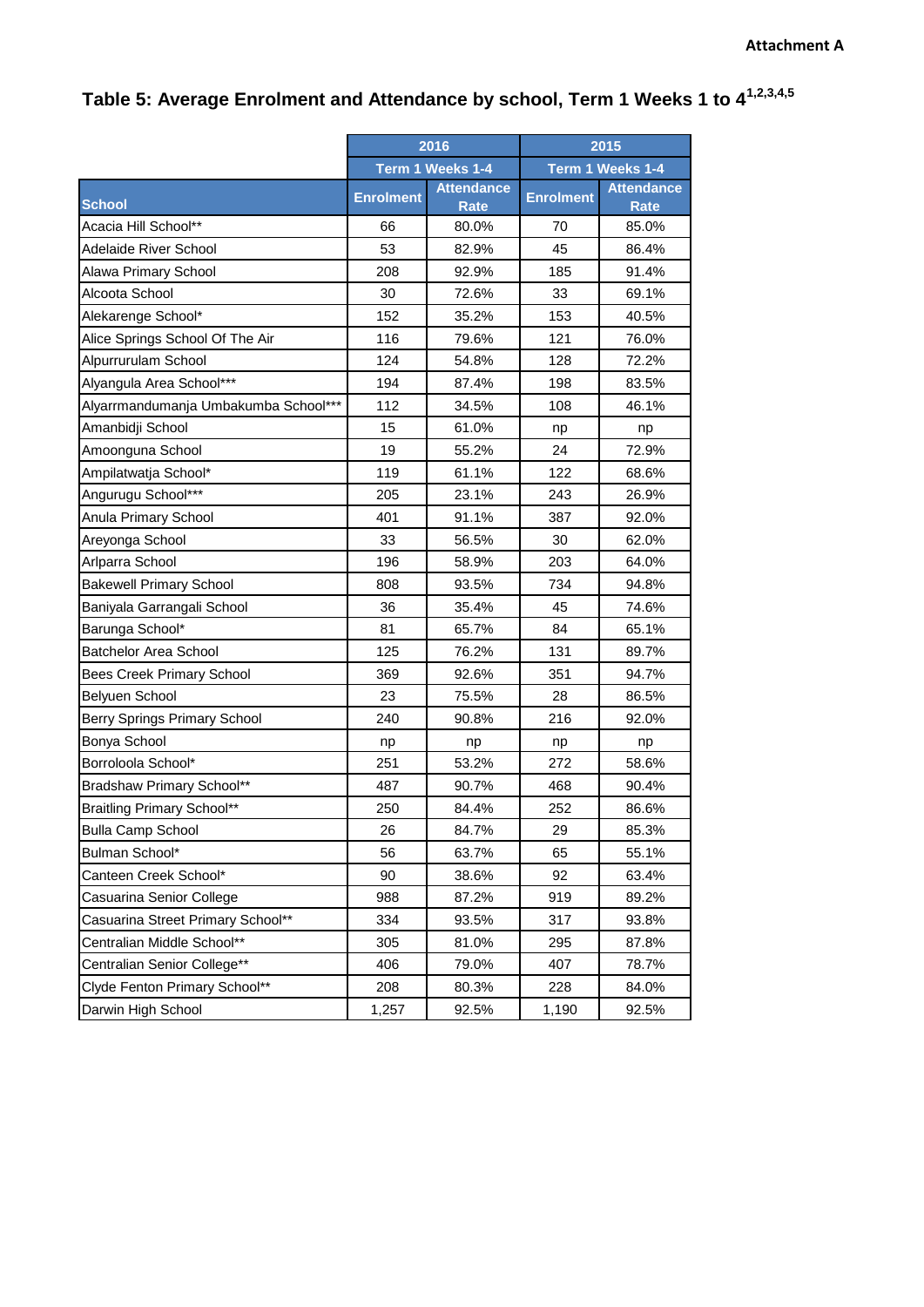|                                  | 2016             |                                  | 2015             |                                  |
|----------------------------------|------------------|----------------------------------|------------------|----------------------------------|
|                                  | Term 1 Weeks 1-4 |                                  | Term 1 Weeks 1-4 |                                  |
| <b>School</b>                    | <b>Enrolment</b> | <b>Attendance</b><br><b>Rate</b> | <b>Enrolment</b> | <b>Attendance</b><br><b>Rate</b> |
| Darwin Middle School             | 734              | 92.9%                            | 613              | 91.5%                            |
| Docker River School              |                  |                                  | 44               | 53.9%                            |
| Douglas Daly School              | 12               | 81.0%                            | np               | np                               |
| Dripstone Middle School          | 533              | 89.7%                            | 563              | 93.2%                            |
| <b>Driver Primary School</b>     | 474              | 92.1%                            | 463              | 91.6%                            |
| Dundee Beach School              | 27               | 86.5%                            | 35               | 85.6%                            |
| Durack Primary School            | 445              | 95.4%                            | 390              | 92.7%                            |
| Elliott School*                  | 100              | 68.3%                            | 91               | 75.8%                            |
| Epenarra School*                 | 61               | 49.8%                            | 65               | 60.9%                            |
| <b>Finke School</b>              | 33               | 61.8%                            | 42               | 72.0%                            |
| Gapuwiyak School***              | 233              | 54.5%                            | 287              | 42.8%                            |
| Gillen Primary School**          | 268              | 80.7%                            | 268              | 88.3%                            |
| Girraween Primary School         | 469              | 93.6%                            | 457              | 93.0%                            |
| <b>Gray Primary School</b>       | 349              | 88.1%                            | 329              | 89.4%                            |
| Gunbalanya School***             | 262              | 54.3%                            | 304              | 63.8%                            |
| <b>Haasts Bluff School</b>       | 32               | 51.4%                            | 36               | 56.7%                            |
| Harts Range School               | 75               | 63.0%                            | 74               | 72.6%                            |
| Henbury School                   | 106              | 85.7%                            | 100              | 87.7%                            |
| Howard Springs Primary School    | 262              | 90.5%                            | 234              | 90.8%                            |
| Humpty Doo Primary School        | 407              | 88.3%                            | 396              | 89.1%                            |
| Imanpa School                    | 16               | 57.8%                            | 22               | 82.2%                            |
| Jabiru Area School               | 246              | 83.4%                            | 268              | 77.1%                            |
| Jilkminggan School*              | 107              | 58.0%                            | 104              | 56.7%                            |
| Jingili Primary School           | 338              | 91.6%                            | 329              | 93.1%                            |
| Kalkaringi School*               | 169              | 57.9%                            | 157              | 65.5%                            |
| Karama Primary School            | 211              | 88.1%                            | 225              | 88.2%                            |
| Katherine High School**          | 614              | 78.2%                            | 639              | 83.9%                            |
| Katherine School Of The Air      | 158              |                                  | 198              | 100.0%                           |
| Katherine South Primary School** | 399              | 89.0%                            | 385              | 88.6%                            |
| Kiana School                     | 12               | 51.0%                            | 16               | 81.3%                            |
| Kintore Street School**          | 33               | 88.8%                            | 29               | 79.0%                            |
| Lajamanu School***               | 219              | 54.1%                            | 210              | 51.0%                            |
| Laramba School                   | 77               | 78.6%                            | 72               | 70.8%                            |
| Larapinta Primary School**       | 301              | 90.5%                            | 293              | 89.0%                            |
| Larrakeyah Primary School        | 422              | 93.0%                            | 368              | 92.3%                            |
| Leanyer Primary School           | 598              | 93.3%                            | 534              | 92.4%                            |
| Ludmilla Primary School          | 115              | 88.3%                            | 115              | 86.5%                            |
| MacFarlane Primary School**      | 231              | 81.9%                            | 201              | 81.1%                            |
| <b>Malak Primary School</b>      | 261              | 86.1%                            | 255              | 90.3%                            |
| Mamaruni School                  | 47               | 58.9%                            | 48               | 56.9%                            |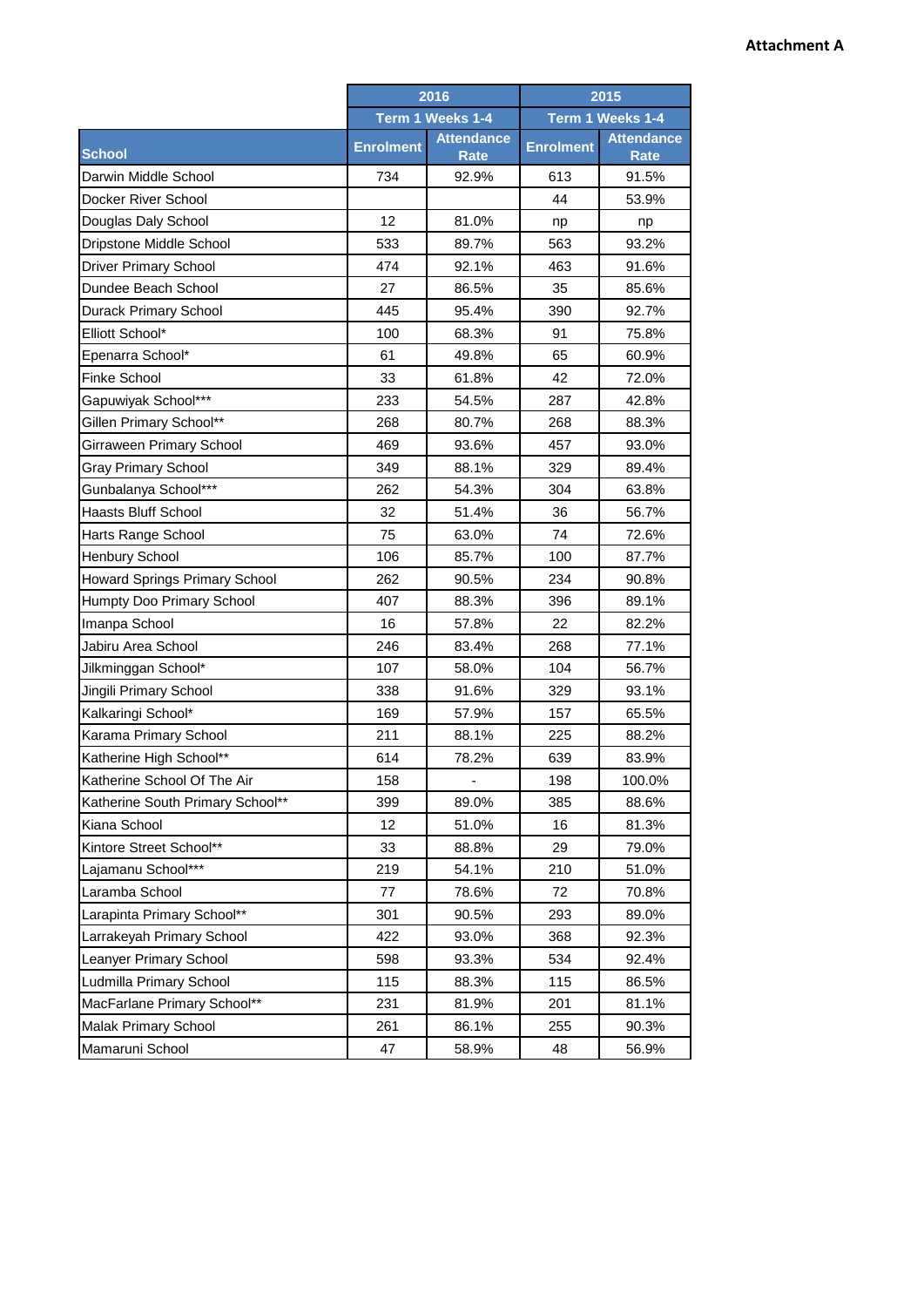|                                             | 2016<br>Term 1 Weeks 1-4 |                                  | 2015             |                                  |
|---------------------------------------------|--------------------------|----------------------------------|------------------|----------------------------------|
|                                             |                          |                                  | Term 1 Weeks 1-4 |                                  |
| <b>School</b>                               | <b>Enrolment</b>         | <b>Attendance</b><br><b>Rate</b> | <b>Enrolment</b> | <b>Attendance</b><br><b>Rate</b> |
| Maningrida College***                       | 687                      | 56.2%                            | 687              | 61.1%                            |
| Manunda Terrace Primary School              | 182                      | 87.6%                            | 195              | 84.7%                            |
| Manyallaluk School                          | 27                       | 66.9%                            | 22               | 76.4%                            |
| Mataranka School                            | 39                       | 95.2%                            | 41               | 94.1%                            |
| Mbunghara School                            | np                       | np                               | np               | np                               |
| Middle Point School                         | 33                       | 92.9%                            | 23               | 92.3%                            |
| Milikapiti School**                         | 73                       | 75.6%                            | 76               | 86.0%                            |
| Milingimbi School***                        | 411                      | 56.7%                            | 340              | 46.5%                            |
| Millner Primary School                      | 185                      | 85.4%                            | 181              | 84.4%                            |
| Milyakburra School***                       | 37                       | 37.5%                            | 36               | 68.8%                            |
| Minyerri School                             | 160                      | 89.3%                            | 171              | 70.6%                            |
| Moil Primary School                         | 228                      | 89.5%                            | 247              | 89.8%                            |
| Moulden Primary School                      | 365                      | 85.1%                            | 355              | 87.0%                            |
| Mount Allan School                          | 65                       | 59.7%                            | 78               | 55.3%                            |
| Mulga Bore School                           | 16                       | 54.7%                            | 35               | 51.8%                            |
| Murray Downs School                         | 20                       | 64.9%                            | 20               | 70.4%                            |
| Mutitjulu School                            | 33                       | 48.1%                            | 33               | 60.8%                            |
| Nakara Primary School                       | 590                      | 91.6%                            | 518              | 91.7%                            |
| Nemarluk School                             | 155                      | 85.3%                            | 146              | 89.8%                            |
| <b>Neutral Junction School</b>              | 19                       | 64.5%                            | 31               | 61.3%                            |
| Newcastle Waters School                     | np                       | np                               | 12               | 72.0%                            |
| Nganambala School                           | 23                       | 79.9%                            | 26               | 94.2%                            |
| Nganmarriyanga School                       | 134                      | 66.5%                            | 124              | 66.2%                            |
| Ngukurr School***                           | 321                      | 69.0%                            | 322              | 64.5%                            |
| Nhulunbuy High School***                    | 214                      | 89.2%                            | 184              | 87.2%                            |
| Nhulunbuy Primary School***                 | 423                      | 87.5%                            | 394              | 86.9%                            |
| Nightcliff Middle School                    | 268                      | 88.9%                            | 272              | 90.6%                            |
| <b>Nightcliff Primary School</b>            | 542                      | 91.5%                            | 514              | 90.4%                            |
| Northern Territory School of Distance Educa | 270                      | 100.0%                           | 329              | 100.0%                           |
| Ntaria School***                            | 177                      | 63.1%                            | 197              | 60.3%                            |
| Numbulwar School***                         | 172                      | 52.1%                            | 147              | 59.3%                            |
| Nyirripi School                             | 39                       | 62.6%                            | 36               | 57.8%                            |
| <b>Palmerston Senior College</b>            | 516                      | 84.8%                            | 505              | 84.7%                            |
| Papunya School*                             | 125                      | 66.0%                            | 123              | 61.7%                            |
| Parap Primary School                        | 540                      | 92.5%                            | 499              | 94.5%                            |
| Peppimenarti School                         | 31                       | 73.4%                            | 33               | 88.6%                            |
| Pigeon Hole School                          | 16                       | 96.3%                            | 12               | 82.4%                            |
| Pine Creek School                           | 47                       | 70.2%                            | 37               | 80.8%                            |
| Pularumpi School**                          | 71                       | 83.3%                            | 79               | 73.2%                            |
| Ramingining School*                         | 297                      | 67.7%                            | 276              | 76.6%                            |